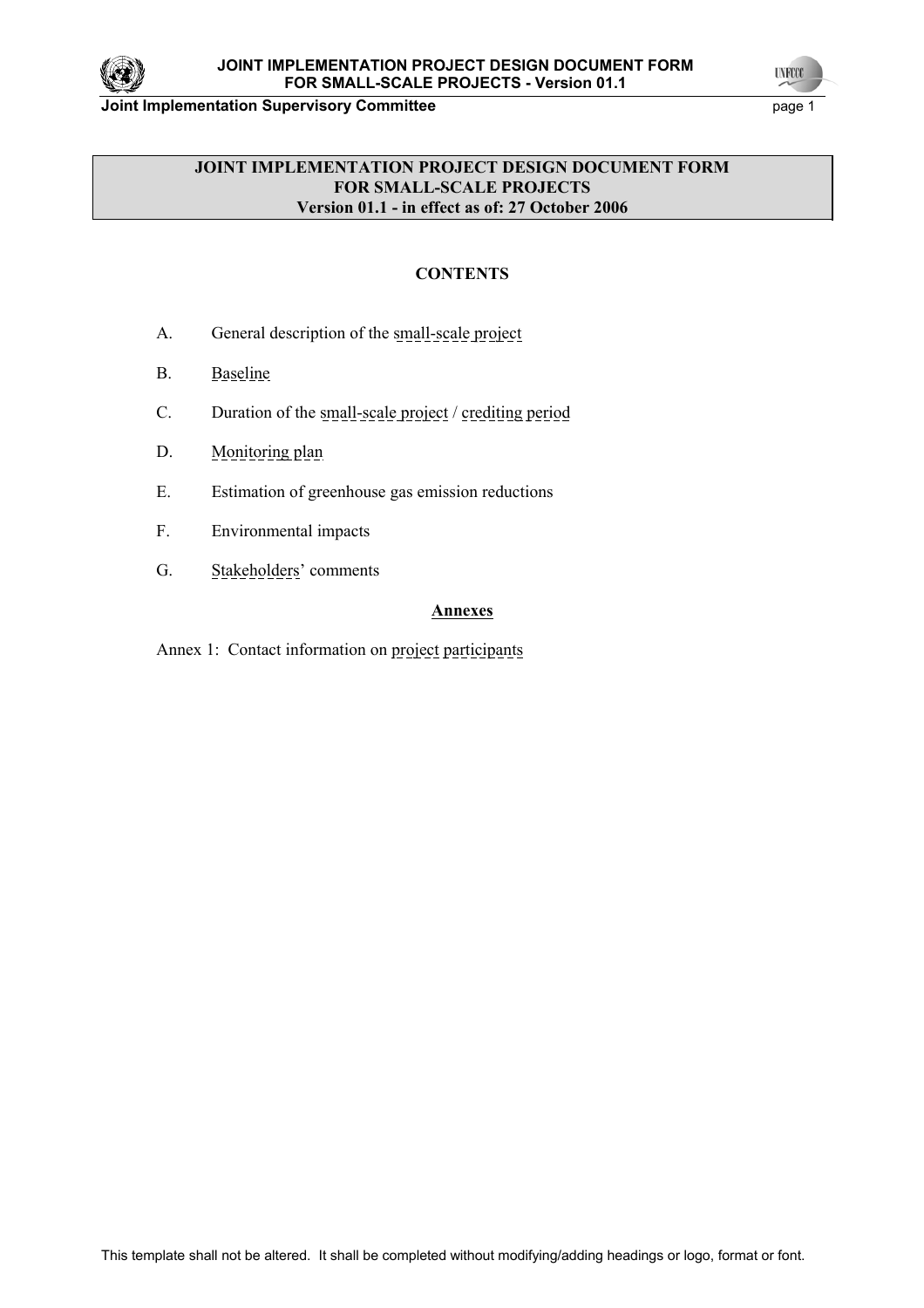

**UNFOOT** 

| <b>SECTION A.</b> General description of the small-scale project                                                                                                                   |  |  |
|------------------------------------------------------------------------------------------------------------------------------------------------------------------------------------|--|--|
|                                                                                                                                                                                    |  |  |
| A.1.<br>Title of the small-scale project:                                                                                                                                          |  |  |
| >>                                                                                                                                                                                 |  |  |
| A.2.                                                                                                                                                                               |  |  |
| Description of the small-scale project:<br>>>                                                                                                                                      |  |  |
|                                                                                                                                                                                    |  |  |
| A.3.<br><b>Project participants:</b>                                                                                                                                               |  |  |
| >>                                                                                                                                                                                 |  |  |
| Technical description of the small-scale project:<br>A.4.                                                                                                                          |  |  |
|                                                                                                                                                                                    |  |  |
| A.4.1. Location of the small-scale project:                                                                                                                                        |  |  |
| >>                                                                                                                                                                                 |  |  |
|                                                                                                                                                                                    |  |  |
| A.4.1.1. Host Party(ies):<br>>>                                                                                                                                                    |  |  |
|                                                                                                                                                                                    |  |  |
| A.4.1.2. Region/State/Province etc.:                                                                                                                                               |  |  |
| >>                                                                                                                                                                                 |  |  |
| A.4.1.3. City/Town/Community etc.:                                                                                                                                                 |  |  |
| >>                                                                                                                                                                                 |  |  |
|                                                                                                                                                                                    |  |  |
| A.4.1.4. Detail of physical location, including information allowing the unique                                                                                                    |  |  |
| identification of the small-scale project:                                                                                                                                         |  |  |
| >>                                                                                                                                                                                 |  |  |
| A.4.2.<br><b>Small-scale project type(s) and category(ies):</b>                                                                                                                    |  |  |
| >>                                                                                                                                                                                 |  |  |
|                                                                                                                                                                                    |  |  |
| A.4.3. Technology (ies) to be employed, or measures, operations or actions to be                                                                                                   |  |  |
| implemented by the small-scale project:<br>>>                                                                                                                                      |  |  |
|                                                                                                                                                                                    |  |  |
| A.4.4. Brief explanation of how the anthropogenic emissions of greenhouse gases by                                                                                                 |  |  |
| sources are to be reduced by the proposed small-scale project, including why the<br>emission reductions would not occur in the absence of the proposed small-scale project, taking |  |  |
| into account national and/or sectoral policies and circumstances:                                                                                                                  |  |  |
| >>                                                                                                                                                                                 |  |  |
|                                                                                                                                                                                    |  |  |
| A.4.4.1. Estimated amount of emission reductions over the crediting period:                                                                                                        |  |  |
| >>                                                                                                                                                                                 |  |  |
| A.4.5. Confirmation that the proposed small-scale project is not a debundled component                                                                                             |  |  |
| of a larger project:                                                                                                                                                               |  |  |

>>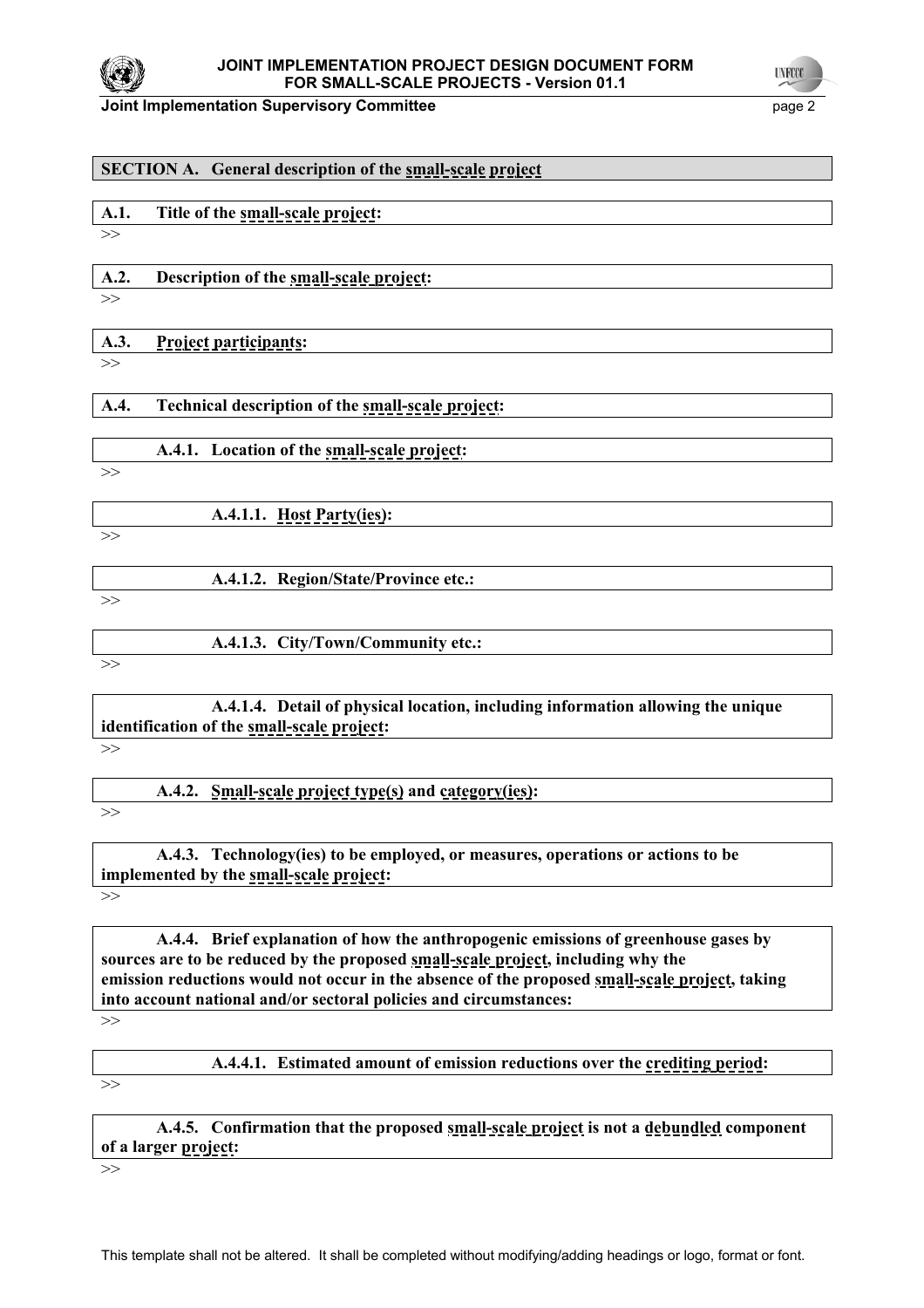

## **A.5. Project approval by the Parties involved:**

>>

**SECTION B. Baseline**

**B.1. Description and justification of the baseline chosen:** 

>>

**B.2. Description of how the anthropogenic emissions of greenhouse gases by sources are reduced below those that would have occurred in the absence of the small-scale project:** >>

**B.3. Description of how the definition of the project boundary is applied to the small-scale project:**

>>

**B.4. Further baseline information, including the date of baseline setting and the name(s) of the person(s)/entity(ies) setting the baseline:** 

>>

**SECTION C. Duration of the small-scale project / crediting period**

## **C.1. Starting date of the small-scale project:**

>>

**C.2. Expected operational lifetime of the small-scale project:**  >>

**C.3. Length of the crediting period:**

>>

## **SECTION D. Monitoring plan**

**D.1. Description of monitoring plan chosen:** >>

**D.2. Data to be monitored:**

 $\rightarrow$ 

**D.3. Quality control (QC) and quality assurance (QA) procedures undertaken for data monitored:**

>>

**D.4. Brief description of the operational and management structure that will be applied in implementing the monitoring plan:**

>>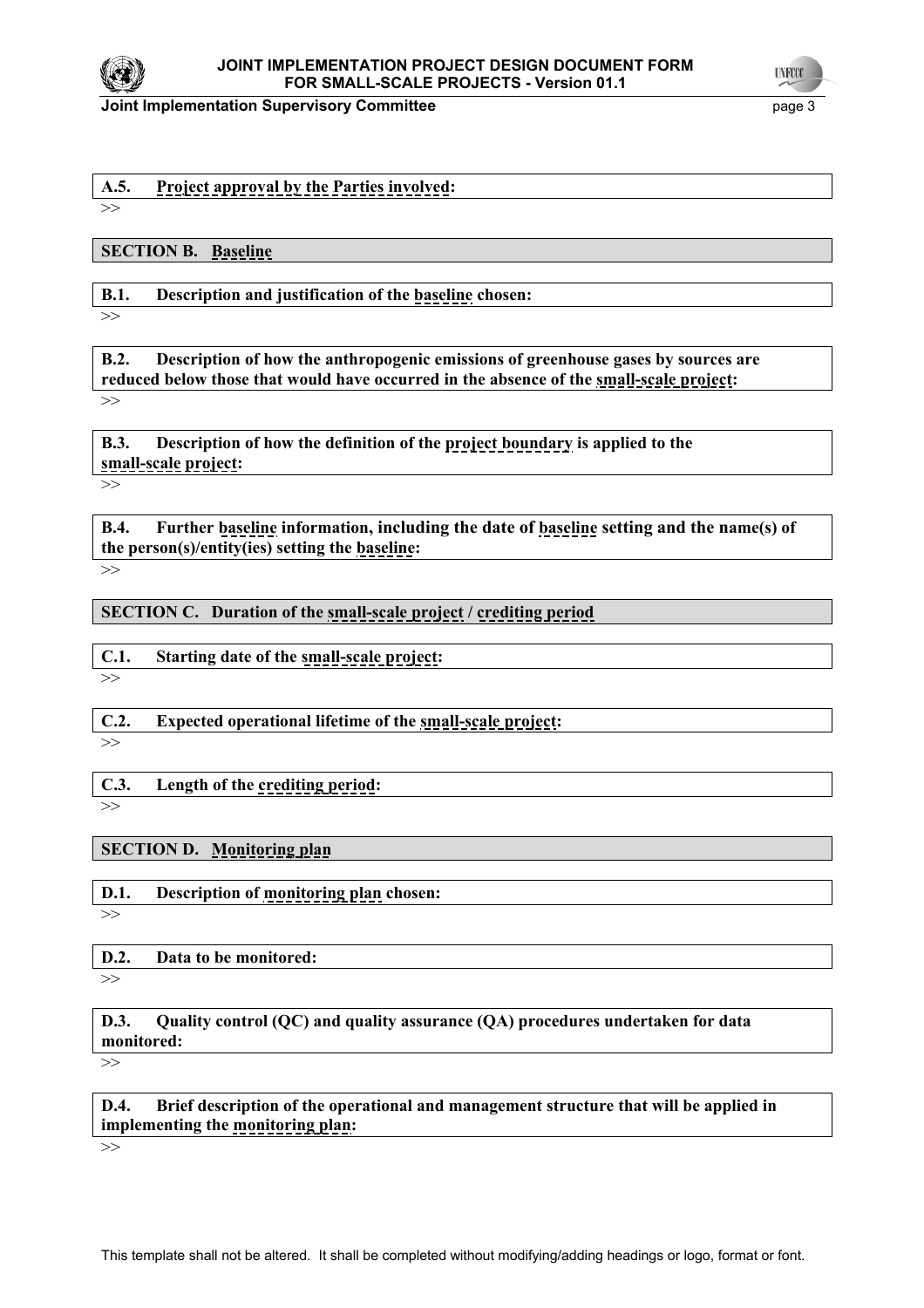

#### **D.5. Name of person(s)/entity(ies) establishing the monitoring plan:**

#### >>

**SECTION E. Estimation of greenhouse gas emission reductions** 

**E.1. Estimated project emissions and formulae used in the estimation:** 

 $\rightarrow$ 

**E.2. Estimated leakage and formulae used in the estimation, if applicable:** 

>>

**E.3. Sum of E.1. and E.2.:**   $\rightarrow$ 

**E.4. Estimated baseline emissions and formulae used in the estimation:**

>>

**E.5. Difference between E.4. and E.3. representing the emission reductions of the project:**  $\rightarrow$ 

**E.6. Table providing values obtained when applying formulae above:** 

>>

**SECTION F. Environmental impacts** 

**F.1. Documentation on the analysis of the environmental impacts of the project, including transboundary impacts, in accordance with procedures as determined by the host Party:**   $\rightarrow$ 

**F.2. If environmental impacts are considered significant by the project participants or the host Party, provision of conclusions and all references to supporting documentation of an environmental impact assessment undertaken in accordance with the procedures as required by the host Party:** 

>>

**SECTION G. Stakeholders' comments** 

**G.1. Information on stakeholders' comments on the project, as appropriate:** 

>>